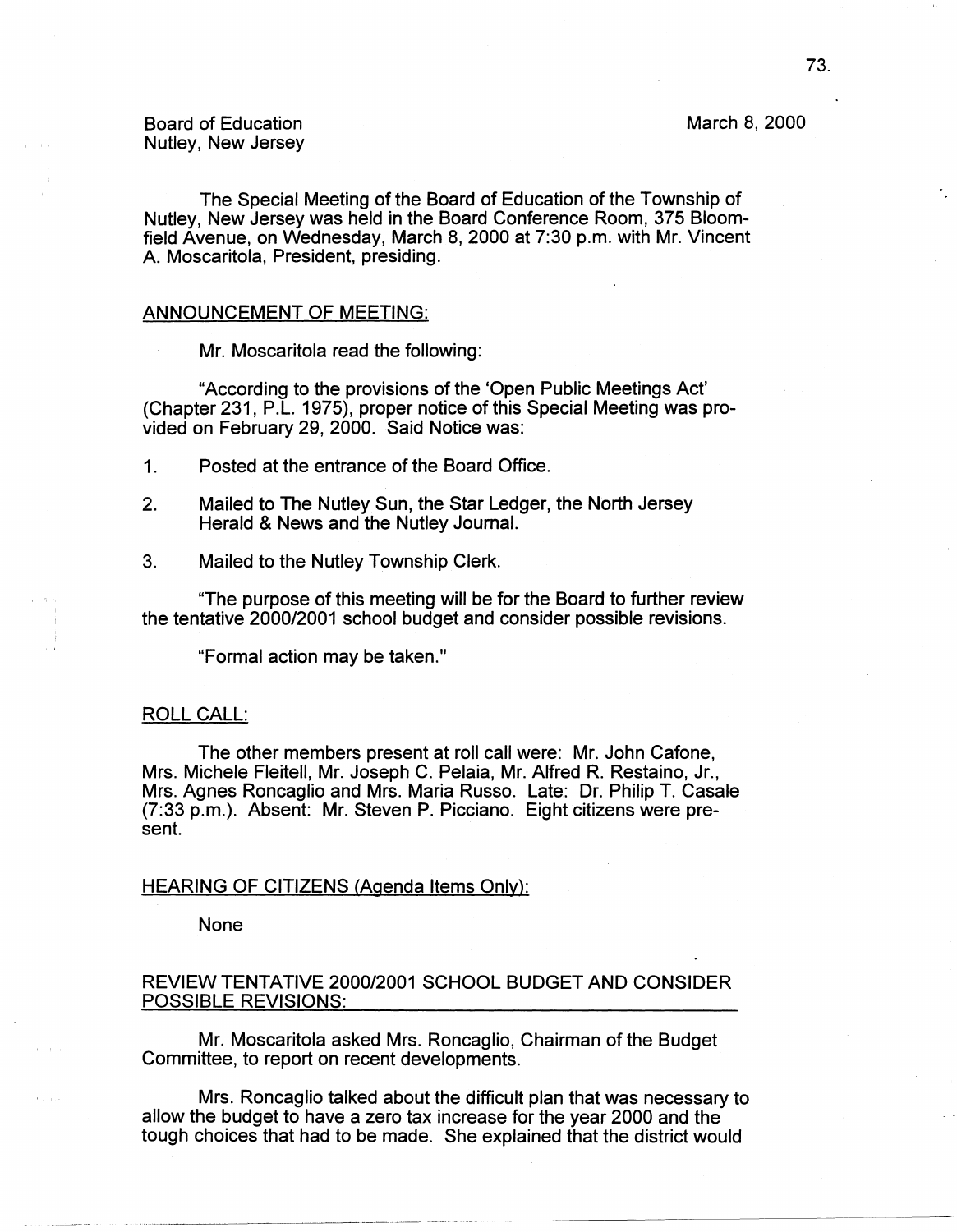use \$200,000 more from surplus and eliminate the planned additional positions of computer technician and staff assistant. She also mentioned the intent of identifying, in the upcoming referendum, the approximately \$200,000 in surplus that could be restored by specifically wording the referendum question to do so.

Mr. Sincaglia noted that he had spoken to a bonding attorney and our auditing firm today and the information from both was that this was a permissible activity. He further noted he had reached out to the Department of Education but had not received a reply as yet.

Mrs. Russo asked Mr. Sincaglia about what the use of additional surplus would do to the flexibility he often spoke about at prior meetings. Mr. Sincaglia said that the first thing was if the referendum did not pass the \$200,000 could not be restored. Secondly, he reminded the Board about the matter of not being able to repeat the amount of surplus in the 2001/2002 budget and the tax implications that might have.

Mr. Pelaia commented he thought the whole suggestion was a very good idea and that the concept of paying for the boiler in this manner seemed more appropriate than just simply a general fund appropriation.

Mr. Restaino wanted to remind people that even though things were being eliminated from the budget we should not forget to mention the new things that were being added.

Mrs. Roncaglio reminded everyone of this year's difficulty, particularly with respect to the health insurance impact on the budget.

Dr. Casale commended Mrs. Roncaglio and the Budget Committee for their hard work. He also stated that he felt that it might not be necessary to restore the \$200,000 in surplus since he was confident we would be in very good shape at year's end.

Mr. Pelaia moved to direct that the resolution adopting the 2000/ 2001 budget on March 27, 2000 be worded to reflect a lowering of expenditures by \$80,267 and an increase in use of surplus of \$200,000 and a local tax decrease of \$280,267, seconded by Mr. Restaino.

Mr. Pelaia commented that every year there are two main goals and that is to provide a proper education for our children and keep faith with the taxpayers and he commended the Committee for their outstanding job.

The resolution was unanimously adopted.

Mr. Moscaritola offered comments commending the Committee and suggesting a round of applause for the Superintendent and Business Administrator for their hard work. He said he was confident the surplus would return because people will be retiring and the money will be there. He noted the budget was now set for a zero tax point increase and that the surplus money belonged to the taxpayers and this was an opportunity to give it back.